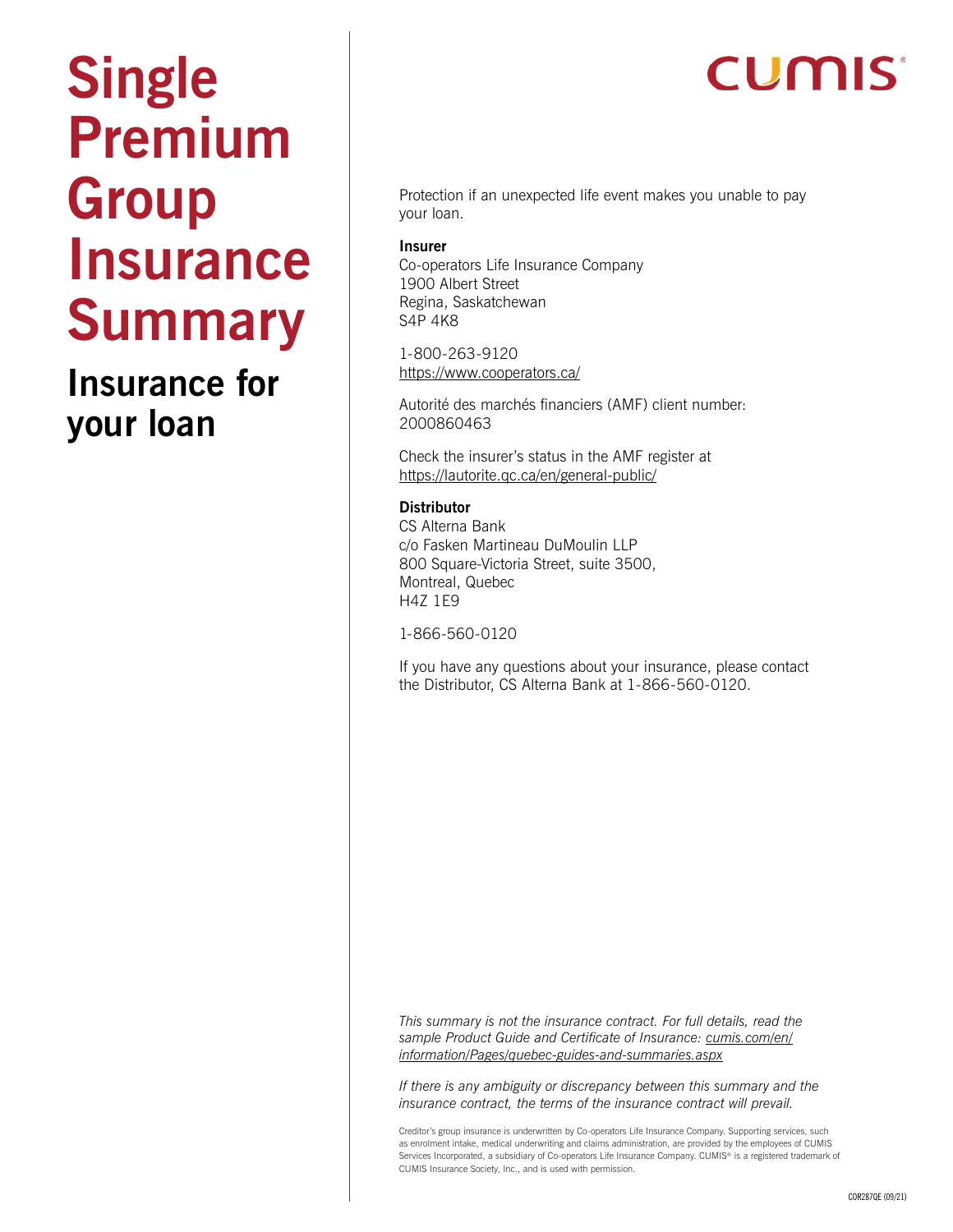

#### **What kind of insurance am I buying?**

This is a group insurance plan for your loan. It offers you a choice of different coverages. You can buy one or all of these insurance coverages. It is optional and can cover up to two people for:

- Disabilities
- Death
- Terminal illness (expected to live 12 months or less)
- Critical illness (heart attack, cancer, stroke)
- *When you buy coverage for death, we include terminal illness coverage. Critical illness coverage can only be bought with coverage for death.*

#### **Can I buy this insurance?**

You can sign up for this insurance if you are:

- 16 to 69 years old (limited to 59 years old for critical illness coverage),
- a Canadian resident (living in Canada at least 6 months of the year), and
- paying for a loan.
- *You cannot buy this insurance if you have made a claim for a*  terminal illness.

#### **What are the maximum limits on my insurance?**

The maximum limits on your insurance are:

| Claim Event      | One-time<br>Maximum | Maximum<br>Monthly<br>Amount |                     |
|------------------|---------------------|------------------------------|---------------------|
|                  | Amount              |                              | <b>Maximum Time</b> |
| Disability       |                     | \$1,500                      | 72 months           |
| Death            | \$90,000            |                              |                     |
| Terminal illness | \$90,000            |                              |                     |
| Critical illness | \$90,000            |                              |                     |



 *Your insurance amounts and benefit terms are on your Enrolment form.*

#### **When does my insurance begin?**

Your insurance begins on the Effective date on your Insurance Enrolment form.



 *If you refinance your loan, your insurance ends. You can reapply*for a new insurance policy.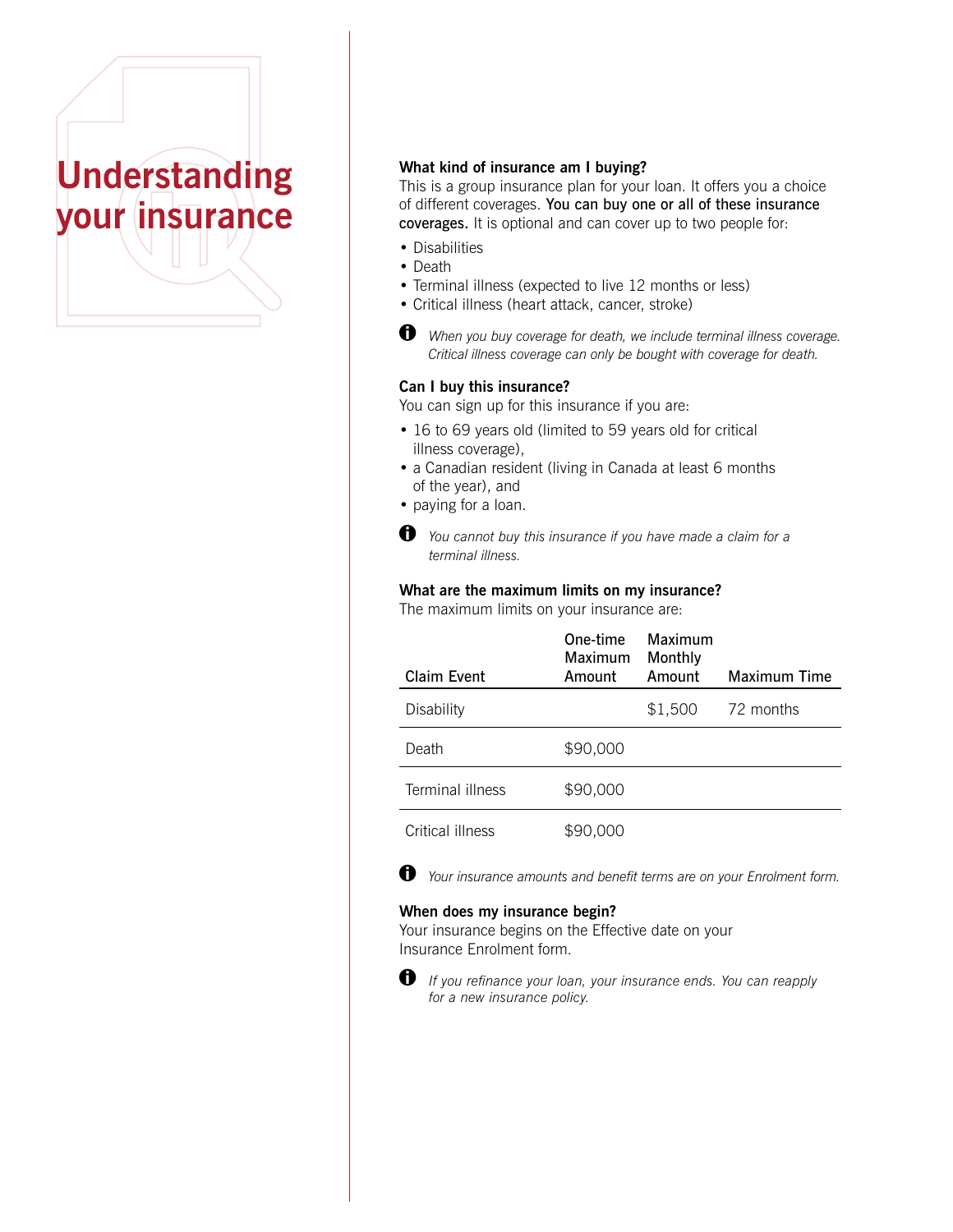

#### **What is the cost of my insurance?**

Your insurance cost is based on the amount of your loan and the time you are paying on it. You pay the cost once, including applicable taxes. This payment can be paid in cash or added to the total of your loan.

Your insurance cost is listed on your Enrolment form as your "Total Single Premium".

#### Example when the premium is added to the loan amount:





 *If you insure more than one person for the same insurance coverage, there is a cost savings.*

Your financial institution representative can give you an insurance quote for your loan.

#### **Who gets the insurance payment when I make a claim?**

Your claim payments do not go to you. We apply the payments from your approved claims directly to your loan.



 $\bigoplus$  We will only pay one claim at a time. We will not pay more than *the outstanding balance on your loan. We will also not pay more than either your maximum one-time or maximum monthly insurance amount.*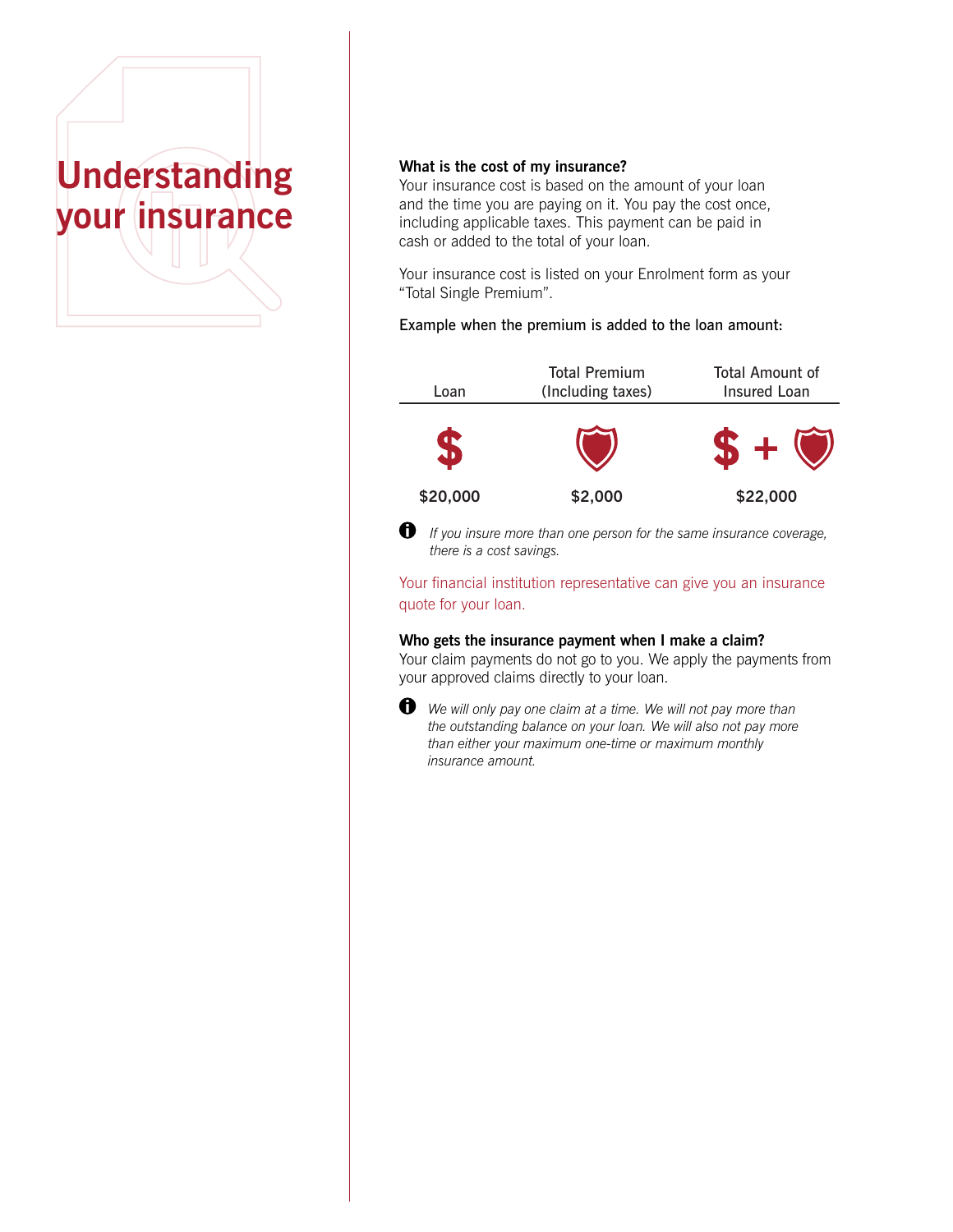

#### **What is not covered?**

A pre-existing condition is an illness or injury that existed before your insurance started, and it was treated by your doctor or should have been treated by your doctor.



critical illness caused by a pre-existing condition

We will not pay your claim for disability, death or terminal illnesses from pre-existing conditions that happened in the 6 months before or 6 months after your insurance starts. We will also not pay for critical illnesses that happened in the 12 months before or 12 months after your insurance starts.

We will not pay a claim in some limited situations, including:

- Being under the influence of drugs (unless prescribed) or alcohol
- Committing a crime
- Being detained for criminal proceedings
- Impaired driving
- Dying by suicide within 2 years

 *We will only pay one claim for disability at a time.*

#### *Disability claims:*

- Coming from a normal pregnancy (not diagnosed as high risk)
- Relating to elective surgery
- You haven't worked 20 hours a week for 2 consecutive weeks

#### *Critical illness claims:*

- Being diagnosed with cancer within 90 days of your insurance starting or if you had cancer at any time before
- *If you are diagnosed with cancer within 90 days of your insurance starting, your critical illness coverage will be cancelled. We will also provide a full refund for your critical illness coverage. If your insurance costs were added to your loan, the refund will go directly to your loan. If your insurance costs were not added to your loan, we will send the refund back to you.*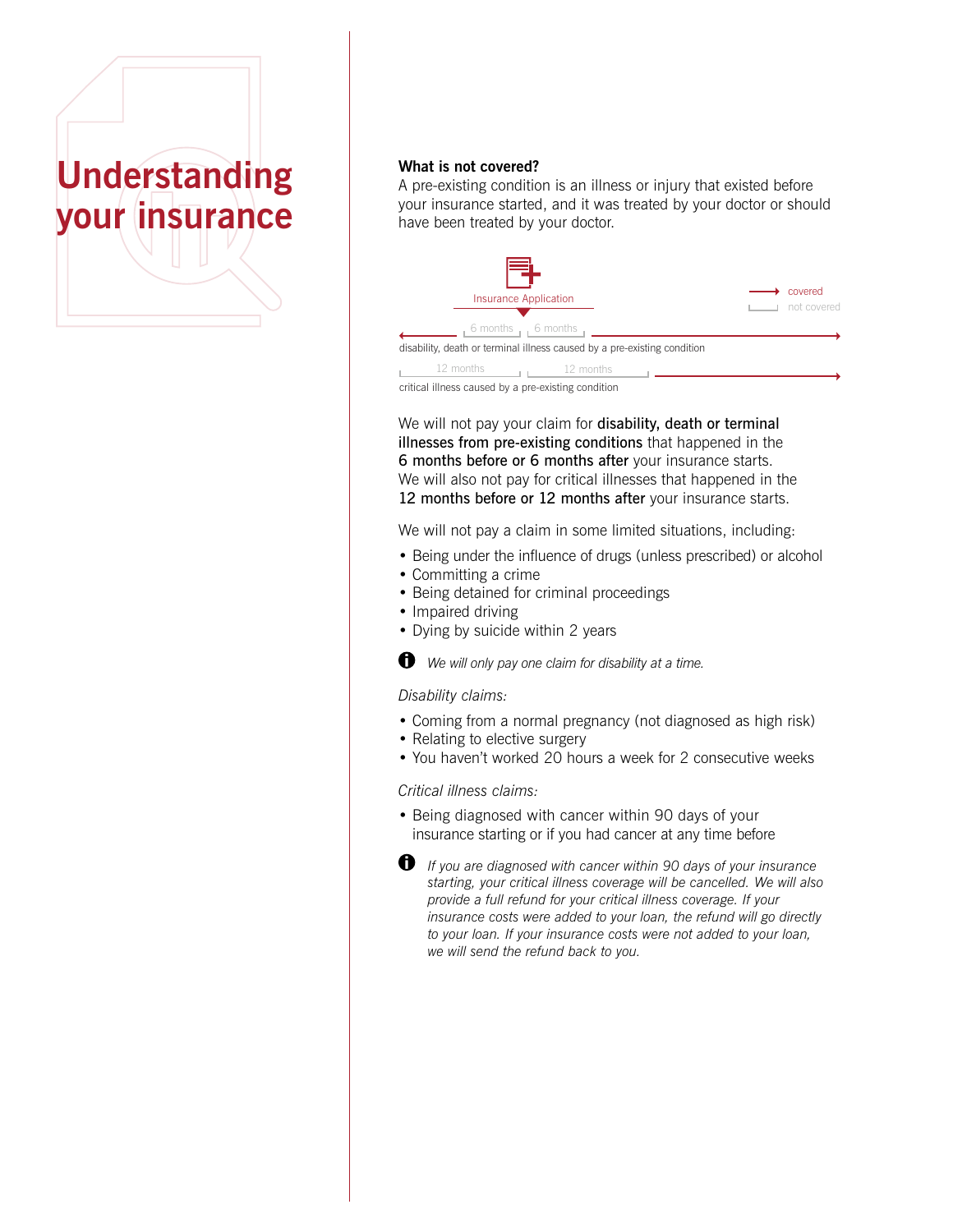

#### **How do I make a claim?**

To make a claim, call us at 1-800-263-9120 as soon as possible. We will help you get the right claim forms and any other information needed to support your claim.

#### **How long do I have to file my claim?**

We encourage you to make your claim as soon as possible. We may deny your claim if it is not filed within the following time limit guidelines.

|                  | <b>Time Period</b> |
|------------------|--------------------|
| Disability       | Within 30 days     |
| Death            | Within 1 year      |
| Terminal illness | Within 30 days     |
| Critical illness | Within 30 days     |

#### **How long will it take to get a reply for my claim?**

We will reply to your claim in writing within 30 days of getting your satisfactory proof of claim. We will either:

- pay your insured outstanding loan balance or monthly loan payment; or
- tell you why no benefits are payable.



 *Until you hear back from us, you are legally responsible to make your loan payments.*

#### **When will my claim payments start?**

Disability claims have a waiting period. Waiting periods are a time between the day you became disabled and the day we pay your claim. Your claim payments begin after the waiting period.

| <b>Waiting Period</b> |  |
|-----------------------|--|
|-----------------------|--|

Disability 30 days non-retroactive



**Make a claim**

**Toll-free telephone:** 1-800-263-9120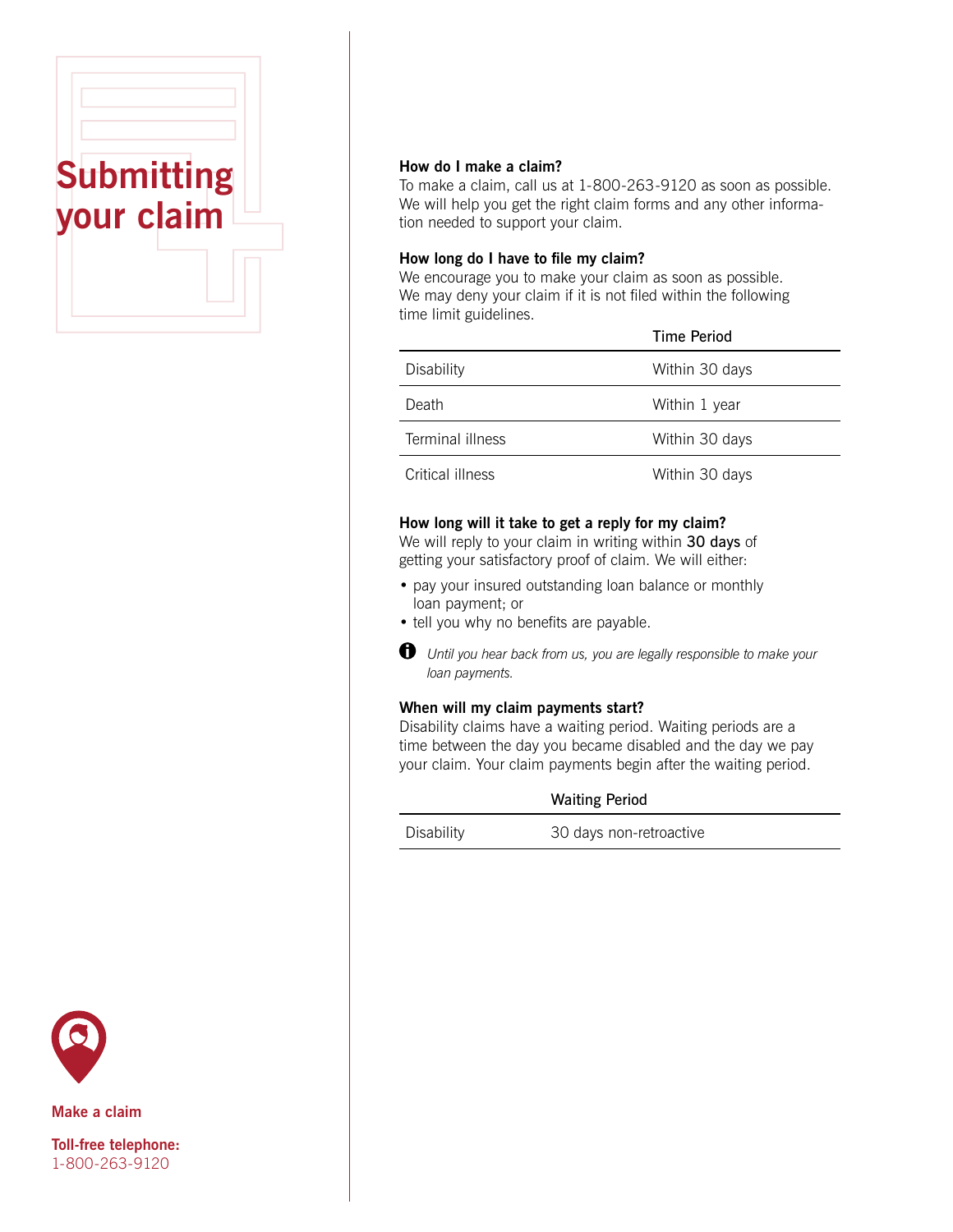## **Managing your insurance**

#### **How do I cancel?**

Call 1-800-263-9120 to cancel your insurance at any time.

- During the first 30 days you will get a full refund.
- After 30 days, you may get a partial refund, depending on how long you've had your insurance, your claims history and other relevant factors.

#### Rule of 78 Refund Formula:

(SP-CF) x T x (T+1)

 $N \times (N+1)$ 

|           |                                                                  | Example   |
|-----------|------------------------------------------------------------------|-----------|
| <b>SP</b> | Single premium, minus taxes                                      | \$2,000   |
| СF        | Certificate fee, included with SP                                | \$10      |
|           | Total number of months left in your<br>insurance coverage period | 24 months |
| N         | Original number of months on your<br>insurance coverage period   | 60 months |
|           |                                                                  |           |



If you paid for your insurance through your loan, your refund will go directly to your loan. If you paid in cash, your refund will be sent to you.



 *You can get a quote for your refund by contacting CS Alterna Bank.*

#### **What happens if you don't give us complete and truthful information?**

You must give us complete and truthful information when you sign up for insurance. If you make a claim and you gave us misleading information, we may:

- Deny your claim,
- Reduce your benefits,
- Cancel your insurance (as if it had never existed), and
- Refund the cost of your insurance, minus our processing fee.